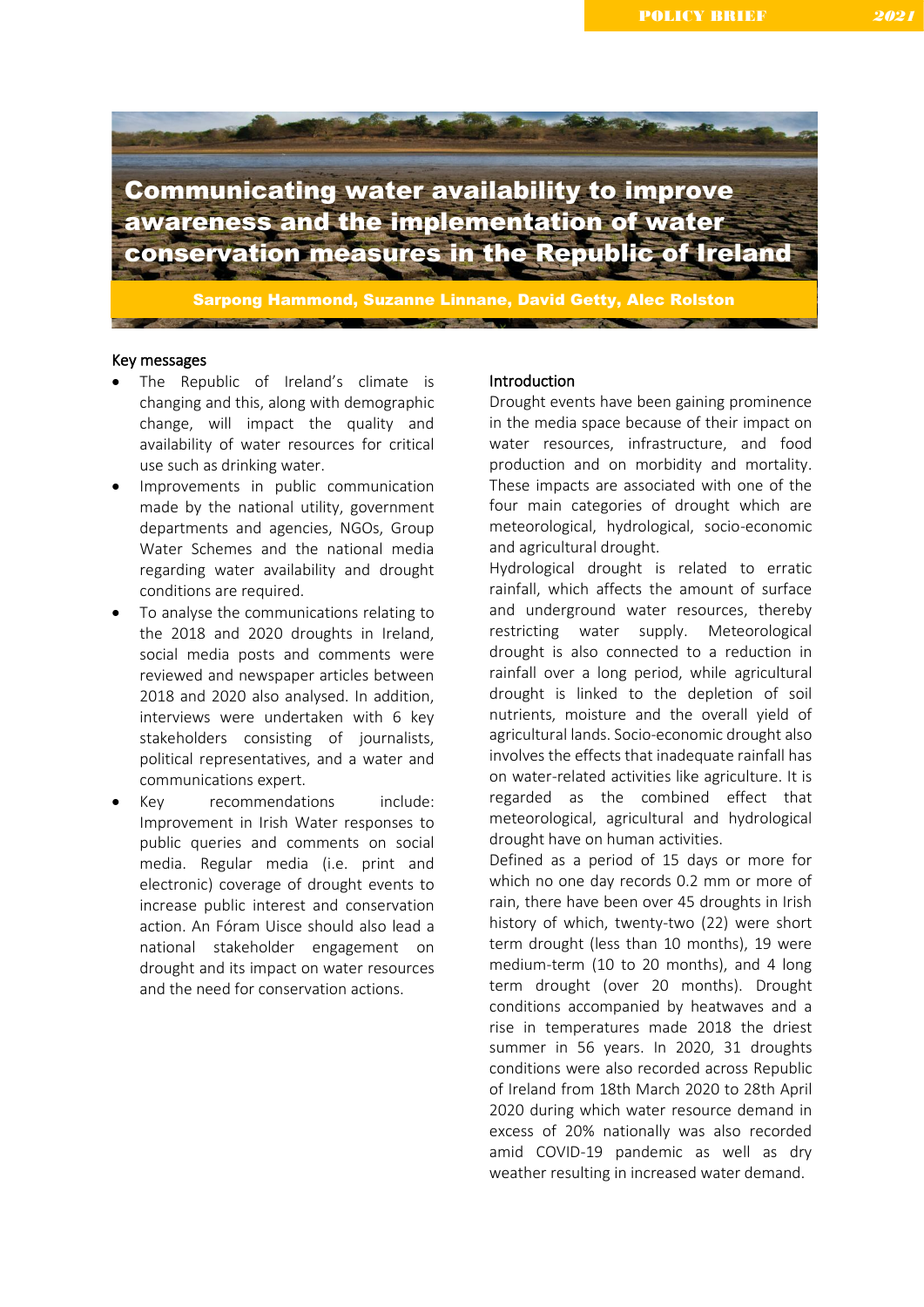Actions from lessons learnt from the 2018 and 2020 drought events include water conservation to restrict usage during the 2020 drought period, and the EPA-managed national hydrometric bulletin and EPA Maps to promote information sharing on water resources in Ireland. There has also been funded research to understand the historical trends of drought in Ireland. Although drought is discussed, in a limited way, in existing policies and legislation in the country, a National Water Resources Plan (NWRP) by Irish Water promises to bridge this policy gap by identifying and assessing water resources throughout Republic of Ireland with one of its aim to increase resilience to extreme events such as drought.

# Analysis of Irish Water Communication

Irish Water engages the public more on Twitter than Facebook, despite Facebook being the most popular social media platform in Republic of Ireland and also the platform through which most communities receive their trusted information on water availability.

A sentiment analysis of 1671 tweets by Irish Water (@IrishWater) from 2018 to 2020 were found to be generally positive in nature, although the utility's responses to the public's concerns and comments on social media were limited. Communications to the public about water availability and conservation measures largely came from Irish Water, except for a few institutions like An Fóram Uisce, EPA, DCU-Water Institute and the National Federation of Group Water Schemes who delivered water conservation messages and raised awareness through press releases and reports to promote conservation efforts.

Drought periods are perfect opportunities to educate the public on the impact on water supply and the need for conservation action, however, analysis showed limited conservation messages before and after drought events.

# Analysis of Newspaper Coverage

Newspaper coverage of drought and water availability was higher in 2018 than 2020 (Fig 1). The primary cause of the changes in media coverage trend was due to competing interest in the COVID-19 pandemic. Despite this, the Irish Times, Irish Independent and the Irish Examiner carried more stories on drought and water resources from 2018 to 2020 compared to other newspapers. Nevertheless, certain words including "water scarcity" and "shortage" in describing drought impact on Ireland's water resources, were rarely used in newspaper reportage, while uncertainty and risk remained the most prevalent frame around drought and water resources. Eco-hydrology also emerged as a linkage on the impact of drought on ecology and hydrology.



#### Policies and Legislation

Unlike the UK, where different laws and legislative instruments exist to protect the water sector against externalities like drought, Irish Water's draft National Water Resources Plan (NWRP) was the only plan addressing drought adaptation and resilience in the Republic of Ireland. There was only limited discussion of drought in sectoral plans such as biodiversity and climate action, making it difficult to have clear, cross-cutting policies and measures in building drought resilience around water resources.

### Information Access

As part of lessons learnt from the drought in 2018 and 2020, Republic of Ireland has created accessible information sites where updates on droughts and water resources are available. This includes the National Hydrometric Bulletin developed by EPA since May 2020 to provide summary on river flows, lake levels and groundwater levels. EPA Maps and the catchments.ie website also provide data and interpretation on flow levels, protected areas, pressures and activities and hydrogeological status of all 46 catchments, 583 subcatchments and 4845 waterbodies are updated. While these platforms help bridge the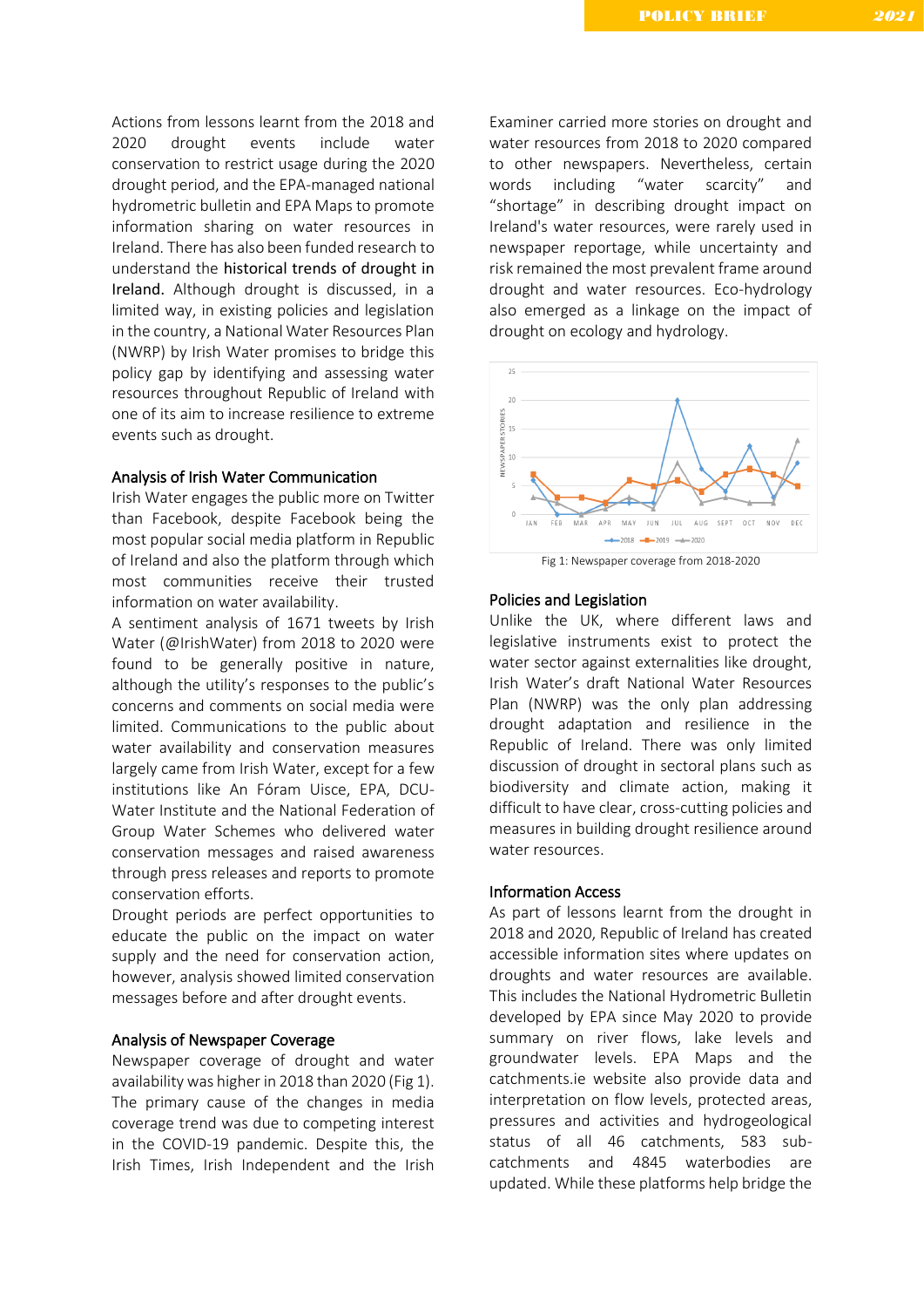information and data gap on water resources and the impact of droughts on their availability, a national drought information management system is needed because the impact of droughts are expected to intensify in the years ahead.

# Reaction to Communication on Conservation

The public's responses to water conservation communication reveal a perception that Republic of Ireland is a wet country and, consequently, actions regarding water

# Conclusion

Drought events are anticipated to become more prevalent in Ireland, and consequently, continuous public education, and awareness on droughts events and their impact on water resources are needed to promote home water conservation efforts. This should be driven through a collaborative approach involving Irish Water, the media, policymakers and, above all, the An Fóram Uisce.

### Recommendation for Policy Consideration

1. Irish Water communication strategy should offer the public a chance to interact and to have a say in conservation measures and actions by improving its responses to public queries and comments on social media. A toll-free number for the public to report suspected waterrelated issues like leakage or excess usage is required. Enabling a two-way communication approach would improve consumers' engagement as advocated under Article 14 of the Water Framework Directive on public engagement and involvement (European Union, 2000).

2. A consolidated National Integrated Drought Information System is needed. This should coordinate, monitor, forecast and help plan and inform regional, county and local levels of drought issues and should serve the general public, stakeholders, policymakers and the media. Such an information system should be managed by the EPA given their experience and vast data repository. The national integrated drought information system should also be accessible online, user-friendly and designed to conservation measures are not prioritised. Drought concerns and their impact in the media were mainly by research institutions/academia and organizations such as the Sustainable Nation Ireland, Climate Change Advisory Council, Met Éireann and individuals/environmentalist.

Drought and water resources were infrequently referred to by political parties with the exception of the Green Party who were the most outspoken of all organisations in issues related to water and drought events.

provide actionable, shareable and easy to understand information and visuals/maps that highlight present and historical drought conditions across different parts of the country. It should also provide disaggregated data on the impact of all types of drought on other sectors of the economy, such as agriculture, manufacturing and production etc. It should also contain a learning and research tab where one can get basic information about drought, the latest research and information, and personal measures the public can take to conserve water and adapt to drought conditions.

3. A national drought plan that examines drought governance, preparedness, responses and recovery to bolster adaptation and mitigation while enhancing resilience in the water sector to meet drought-driven water scarcity situations is also required. The process towards the plan should be led by An Fóram Uisce and developed to meet regional and local needs with the involvement of local authorities. The plan should be statutory and integrated into broader river basin management plans and national development frameworks. It should also identify actions, roles, communication channels, and overall responsibilities for all relevant institutions.

4. Regular media (i.e. print and electronic) coverage of drought events is needed to increase public interest and conservation action. As a link between policymakers and the public, the media should publicise government policies, plans, and interventions relating to the